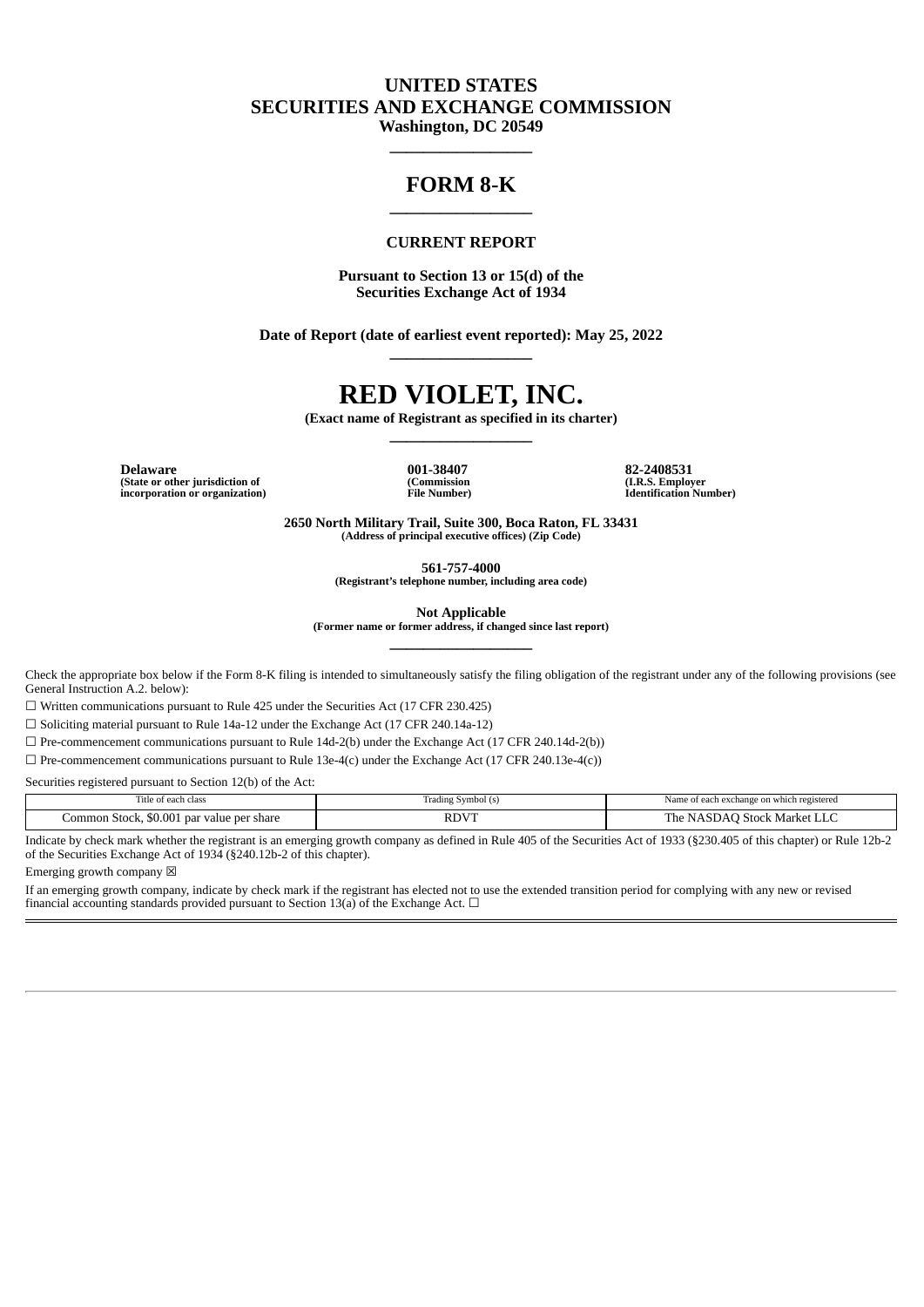#### Item 5.02. Departure of Directors or Certain Officers; Election of Directors; Appointment of Certain Officers; Compensatory Arrangements of **Certain Officers.**

The information set forth under Item 5.07 is incorporated herein by reference.

#### **Item 5.07 Submission of Matters to a Vote of Security Holders.**

On May 25, 2022, Red Violet, Inc. (the "Company") held its Annual Meeting for 2022. At the Annual Meeting, the total number of shares represented in person or by proxy was 9,705,579 of the 13,523,067 shares of Common Stock outstanding and entitled to vote at the Annual Meeting as of the record date, April 12, 2022. The following matters were voted upon at the Annual Meeting:

1.Election of Directors. The following named persons were elected as Directors of the Company to serve until the next Annual Meeting of Stockholders in 2023 or until their successors are elected and qualified. The votes cast were as follows:

| Director Nominee | <u>For</u> | Vote Withheld | <b>Broker Non-Vote</b> |
|------------------|------------|---------------|------------------------|
| Derek Dubner     | 8,267,056  | 9,932         | 1,428,591              |
| Peter Benz       | 8,140,108  | 136,880       | 1,428,591              |
| Steven Rubin     | 5,182,606  | 3.094.382     | 1,428,591              |
| Lisa Stanton     | 8,268,423  | 8.565         | 1,428,591              |
| Robert Swayman   | 8,140,107  | 136,881       | 1,428,591              |

2.Ratification of Independent Public Accounting Firm for 2022. The stockholders voted to ratify the appointment of Grant Thornton, LLP as the independent registered public accounting firm for the Company for the year ending December 31, 2022. The stockholder vote was as follows:

| <u>For</u> | <b>Against</b> | Abstain | <b>Broker Non-Vote</b> |
|------------|----------------|---------|------------------------|
| 9,705,185  | 309            |         |                        |

3. Amendment to Red Violet, Inc. 2018 Stock Incentive Plan (the "Plan"). The stockholders voted to approve an increase to the number of shares available for issuance under the Plan from 4,500,000 shares of Common Stock to 6,500,000 shares of Common Stock.

| <u>For</u> | <b>Against</b> | Abstain | <b>Broker Non-Vote</b> |
|------------|----------------|---------|------------------------|
| 6,611,311  | 1,657,626      | 8.051   | 1,428,591              |

A summary of the Amendment to the Plan is included in the Company's [definitive](https://www.sec.gov/Archives/edgar/data/0001720116/000119312522115150/d300333ddef14a.htm) proxy statement filed with the Securities and Exchange Commission on April 22, 2022 under "Proposal 3: Stock Incentive Plan Amendment Proposal," which summary is incorporated herein by reference. A copy of the Amendment is filed as Exhibit 10.1 hereto and incorporated herein by reference.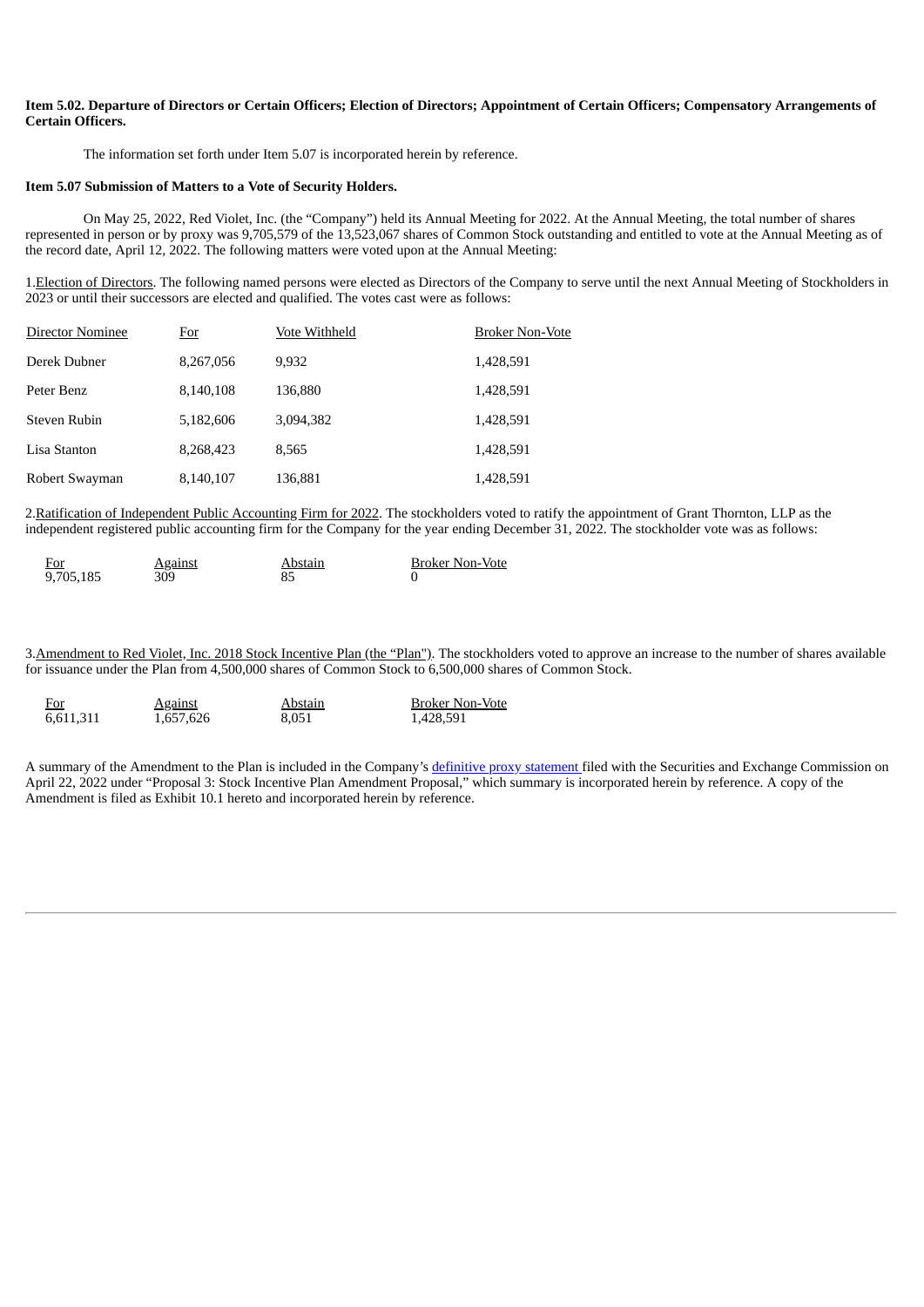4.Say on Pay. The stockholders voted to approve, on an advisory basis, the Company's named executive officers' compensation for 2021, as described in the proxy statement for the Annual Meeting in accordance with Regulation S-K, Item 402. The stockholder vote was as follows:

| <u>For</u> | <b>Against</b> | Abstain | <b>Broker Non-Vote</b> |
|------------|----------------|---------|------------------------|
| 6,583,838  | 1,690,157      | 2,993   | 1,428,591              |

#### **Item 9.01 Financial Statements and Exhibits**

(d) Exhibits.

| 10.1 | Amendment to Red Violet, Inc. 2018 Stock Incentive Plan+                 |
|------|--------------------------------------------------------------------------|
| 104  | Cover page Interactive Data File (embedded within the inline XBRL file). |

+ Management contract or compensatory plan or arrangement.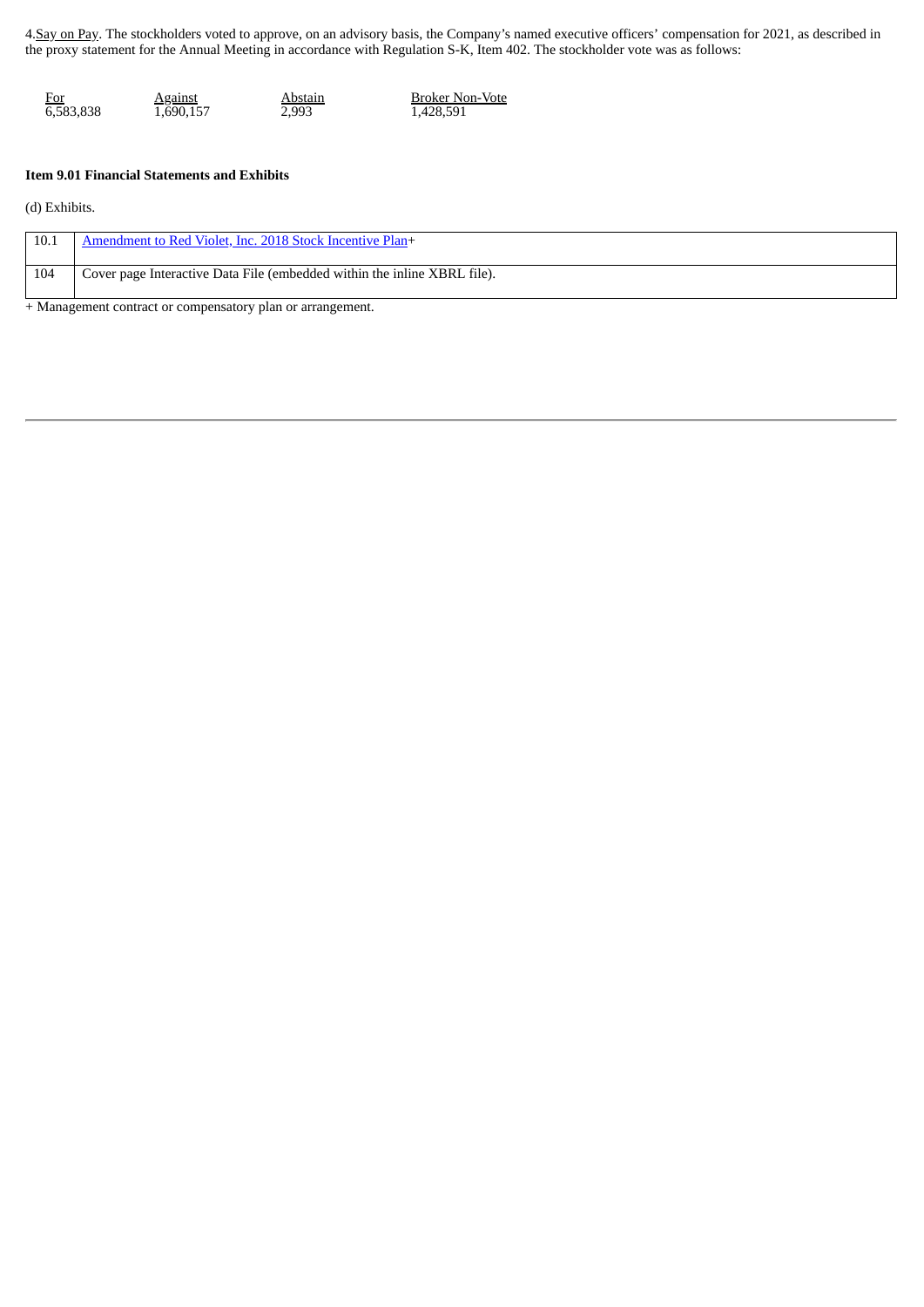### **SIGNATURES**

Pursuant to the requirements of the Securities Exchange Act of 1934, the registrant has duly caused this report to be signed on its behalf by the undersigned hereunto duly authorized.

## **Red Violet, Inc.**

Date: May 26, 2022 By: /s/ Derek Dubner

Derek Dubner

Chief Executive Officer (Principal Executive Officer)